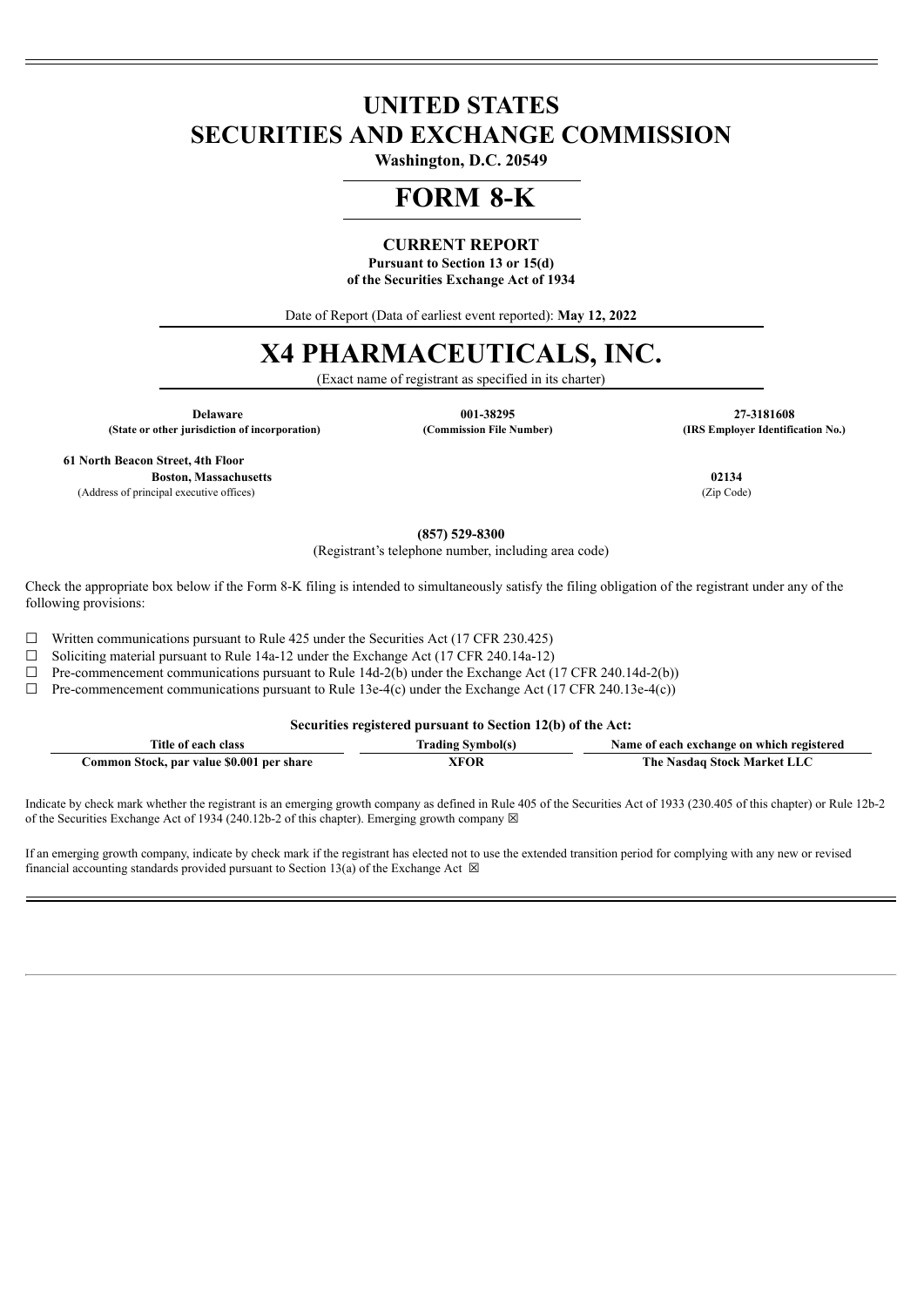#### **Item 2.02 Results of Operations and Financial Condition**

On May 12, 2022, X4 Pharmaceuticals, Inc. (the "Company") issued a press release announcing its financial results and other business highlights for the first quarter ended March 31, 2022. A copy of the press release is being furnished as Exhibit 99.1 to this Current Report on Form 8-K.

#### **Item 7.01 Regulation FD Disclosure**

On May 12, 2022, the Company posted an updated corporate presentation on the Company's website. To access the presentation, investors should visit the "Investors" section of the Company's website at www.x4pharma.com.

The information furnished under Item 2.02 and Item 7.01 in this Current Report of Form 8-K (including Exhibit 99.1) shall not be deemed "filed" for purposes of Section 18 of the Securities Exchange Act of 1934, as amended, or subject to the liabilities of that section. The information shall not be deemed incorporated by reference into any other filing with the Securities and Exchange Commission made by the Company, regardless of any general incorporation language in such filing.

| <b>Item 9.01</b> | <b>Financial Statements and Exhibits.</b>                                   |
|------------------|-----------------------------------------------------------------------------|
| Exhibit No.      | Description                                                                 |
| 99.1             | Press Release of X4 Pharmaceuticals, Inc. dated May 12, 2022.               |
| 104              | Cover Page Interactive Data File (embedded within the Inline XBRL document) |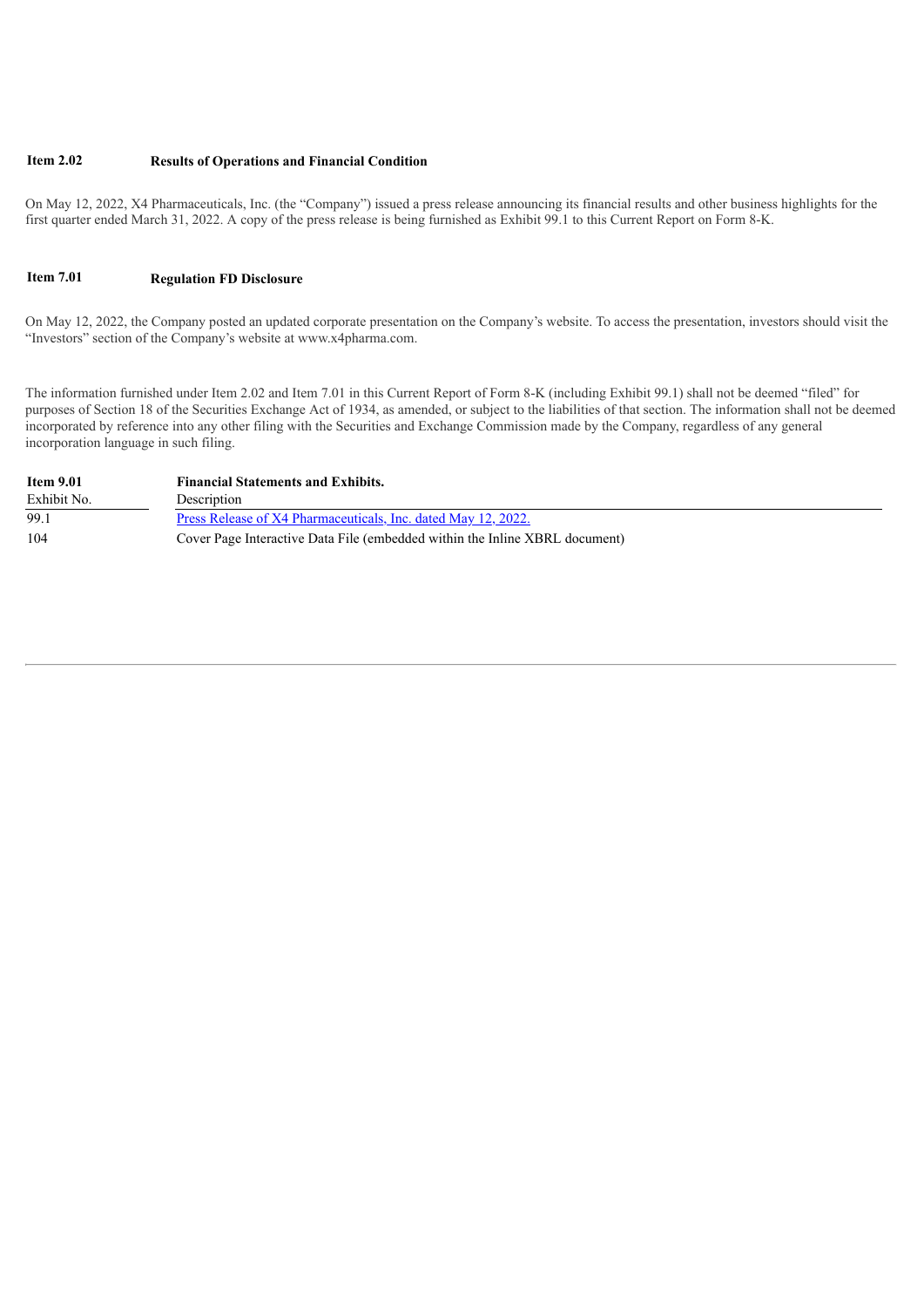## **SIGNATURES**

Pursuant to the requirements of the Securities Exchange Act of 1934 the registrant has duly caused this report to be signed on its behalf by the undersigned hereunto duly authorized.

### **X4 PHARMACEUTICALS, INC.**

Date: May 12, 2022 By: /s/ Derek Meisner Derek Meisner Chief Legal Officer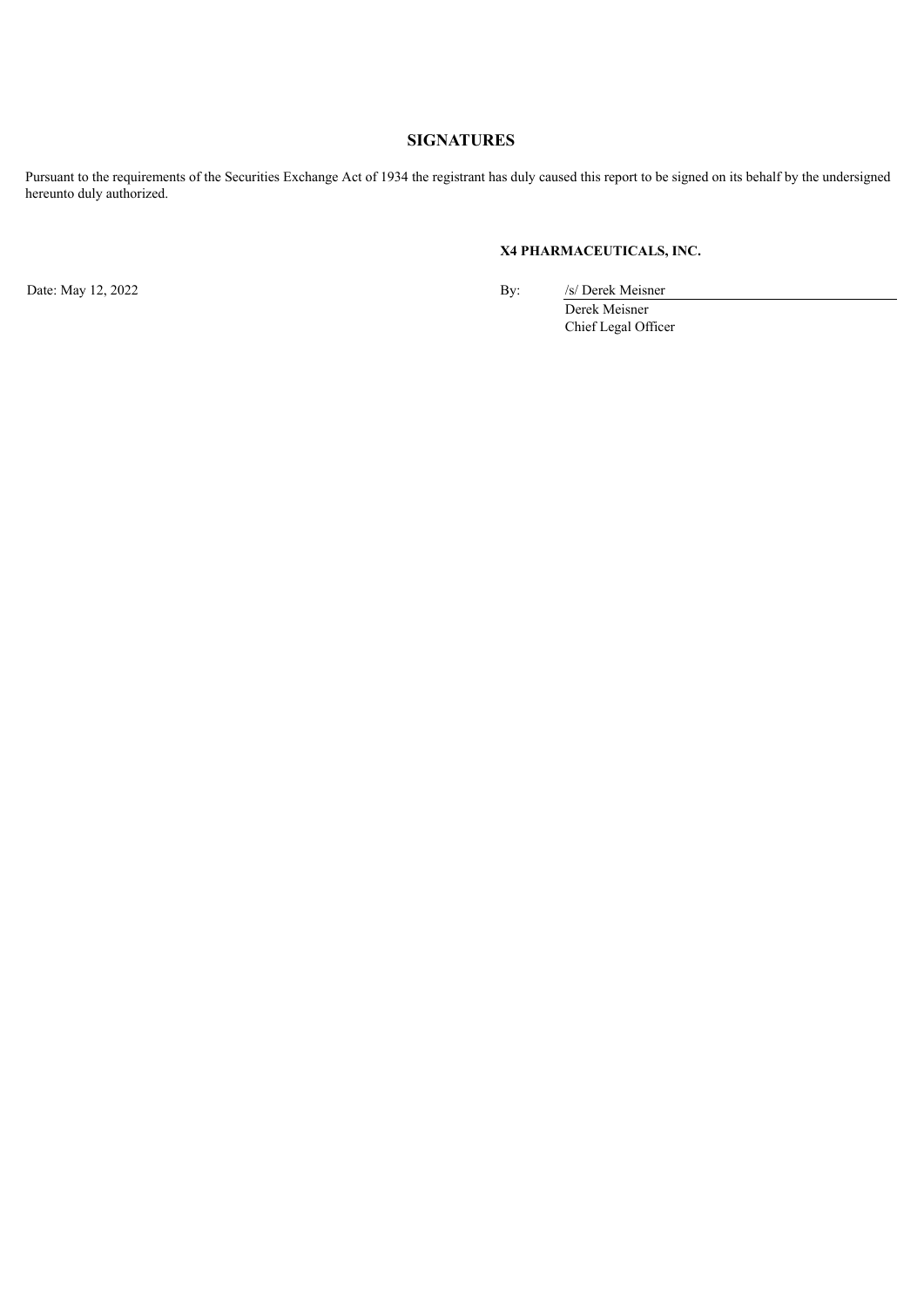<span id="page-3-0"></span>

## **X4 Pharmaceuticals Reports First Quarter 2022 Financial Results and Provides Corporate Update**

#### *Top-line data from pivotal 4WHIM Phase 3 clinical trial in WHIM syndrome expected in 4Q22*

#### *Clinical and regulatory updates from ongoing chronic neutropenia Phase 1b study anticipated during 3Q 2022; Waldenström's macroglobulinemia Phase 1b study now fully enrolled with results expected in second half of 2022*

#### *Conference call to be hosted today at 8:30 a.m. EDT*

**BOSTON, Mass. – May 12, 2022** (Nasdaq: XFOR), a leader in the discovery and development of novel oral CXCR4-targeted small molecule therapeutics to benefit people with rare immune system disorders, today reported financial results for the first quarter ended March 31,  $2022$ 

"As we quickly approach top-line results from our 4WHIM pivotal Phase 3 trial for WHIM syndrome by the end of this year, the X4 team continues to identify and expand the breadth of individuals diagnosed with this rare disease. Initiatives aimed at supporting diagnosis and driving disease awareness, such as our PATH4WARD program offering free genetic sequencing to patients, and publishing peerreviewed research to help define novel pathogenic genetic variants, are adding to the population of those known to be affected by WHIM and chronic neutropenia," said Paula Ragan, Ph.D., President and Chief Executive Officer of X4 Pharmaceuticals. "Specifically, to support those affected by chronic neutropenia, we are expanding the availability of genetic testing through PATH4WARD and evaluating patients with congenital, idiopathic, and cyclic chronic neutropenia in our ongoing Phase 1b study. We look forward to providing both clinical data and regulatory updates over the coming months on this important initiative."

#### **Recent Highlights**

- Presented posters at the CIS 2022 Annual Meeting that detailed the PATH4WARD genetic testing program to aid in the diagnosis of WHIM syndrome and chronic neutropenia, and the characterization of a novel pathogenic CXCR4 variant (S341Y).
- Presented preclinical data on mavorixafor's ability to significantly enhance the tumor-cell killing activity of the leading commercial and clinical stage Bruton Tyrosine Kinase Inhibitors (BTKi) including ibrutinib, zanubrutinib, pirtobrutinib (LOXO-305) and nemtabrutinib (ARQ-531), at the 2022 AACR Annual Meeting.
- Completed enrollment in the ongoing Phase 1b study of mavorixafor in combination with ibrutinib in patients with Waldenström's Macroglobulinemia (WM) whose tumors express mutations in MYD88 and CXCR4. A total of 16 patients were enrolled and dose escalation to the 600 mg dose of mavorixafor has been completed. Results from this study are expected to be reported during the second half of 2022.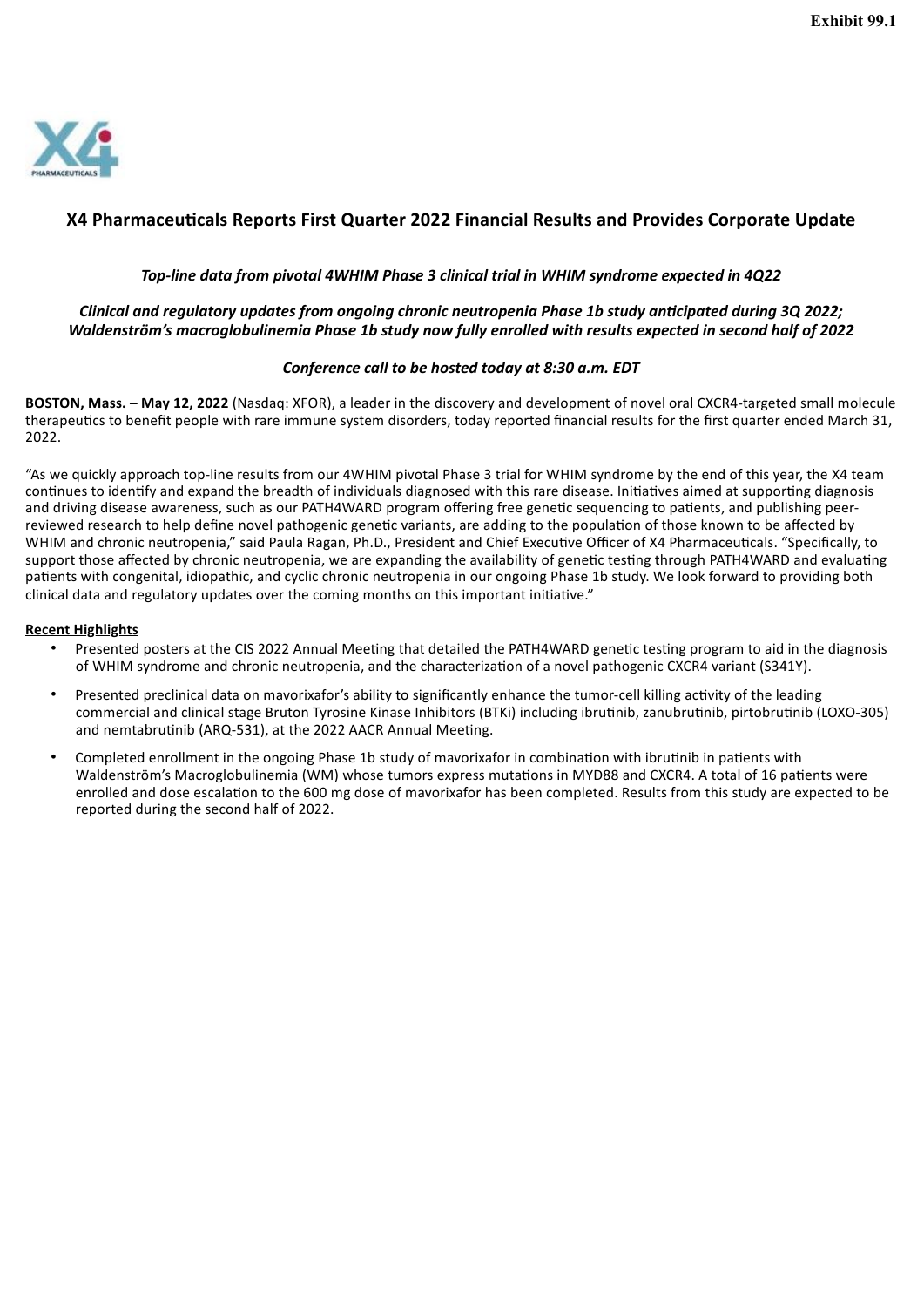#### **First Quarter 2022 Financial Results**

- **Cash, Cash Equivalents & Restricted Cash**: X4 had \$67.7 million in cash, cash equivalents, and restricted cash as of March 31, 2022. The company expects that its cash and cash equivalents will fund company operations into the fourth quarter of 2022.
- **Research and Development (R&D) Expenses** were \$14.1 million for the first quarter of 2022 as compared to \$12.1 million for the comparable period in 2021. R&D expenses include \$0.7 million and \$0.6 million of certain non-cash expenses for the first quarter of 2022 and 2021, respectively.
- **Selling, General and Administrative Expenses (SG&A)** were \$7.7 million for the first quarter of 2022 as compared to \$5.8 million for the comparable period in 2021. SG&A expenses include \$0.8 million and \$0.7 million of certain non-cash expenses for the first quarter of 2022 and 2021, respectively.
- **Net Loss:** X4 reported a net loss of \$22.0 million for the first quarter of 2022, as compared to \$18.7 million for the comparable period in 2021. Net losses include \$1.5 million and \$1.3 million of certain non-cash expenses for the first quarter of 2022 and 2021, respectively.

#### **Conference Call and Webcast**

X4 will host a conference call and webcast today at 8:30 am EDT to discuss financial results and business highlights. The conference call can be accessed by dialing (866) 721-7655 from the United States or (409) 216-0009 internationally, followed by the conference ID: 6584274. The live webcast can be accessed on the investor relations section of X4 Pharmaceuticals' website at www.x4pharma.com. Following the completion of the call, a webcast replay of the conference call will be available on the website.

#### **About X4 Pharmaceuticals**

X4 Pharmaceuticals is a late-stage clinical biopharmaceutical company leading the discovery and development of novel therapies for people with rare diseases of the immune system. The company's lead candidate is mavorixafor, a first-in-class, small molecule antagonist of chemokine receptor CXCR4 that is being developed as a once-daily oral therapy. Due to mavorixafor's ability to antagonize CXCR4 and improve the healthy maturation and trafficking of white blood cells, X4 believes that mavorixafor has the potential to provide therapeutic benefit across a wide variety of diseases, including primary immunodeficiencies (PIDs) and certain types of cancer. Mavorixafor has already demonstrated clinical potential in a Phase 2 trial in people with WHIM syndrome, a rare PID. Its efficacy and safety continue to be evaluated in a global Phase 3 clinical trial in WHIM (fully enrolled) and in two Phase 1b clinical trials – one, as monotherapy in people with chronic neutropenia, including Severe Congenital Neutropenia (SCN), and another in combination with ibrutinib in people with Waldenström's macroglobulinemia (also fully enrolled). X4 is continuing to leverage its insights into CXCR4 biology at its corporate headquarters in Boston, Massachusetts and at its research facility in Vienna, Austria, to discover and develop additional product candidates. For more information, please visit www.x4pharma.com.

#### **Forward-Looking Statements**

This press release contains forward-looking statements within the meaning of the Private Securities Litigation Reform Act of 1995, as amended. These statements may be identified by the words "may," "will," "could," "would," "should," "expect," "plan," "anticipate," "intend," "believe," "estimate," "predict," "project," "potential," "continue," "target," or other similar terms or expressions that concern X4's expectations, strategy, plans, or intentions. Forward-looking statements include, without limitation,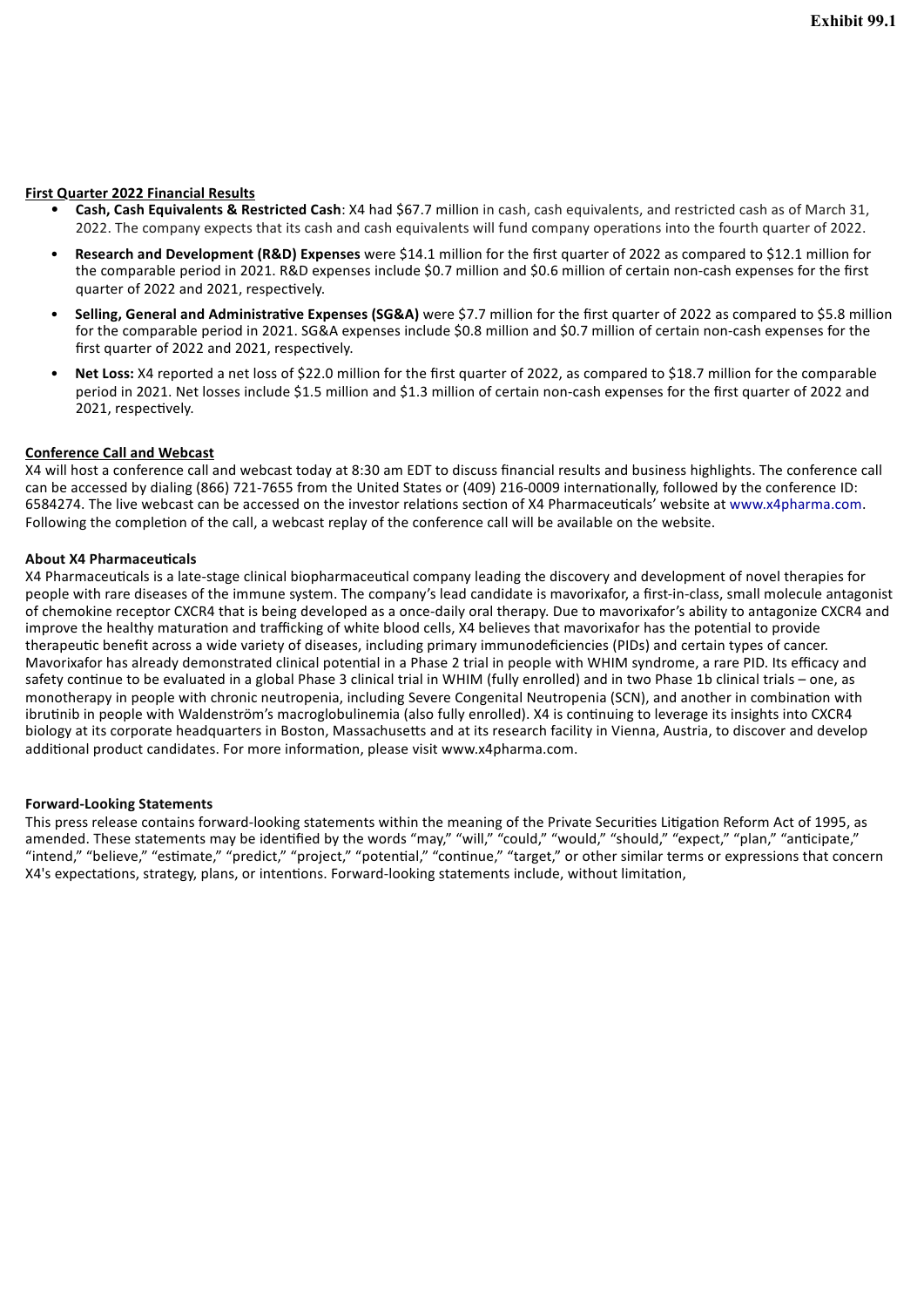statements regarding the clinical development and therapeutic potential of mavorixafor and X4's other product candidates or programs; X4's possible exploration of additional opportunities for mavorixafor; the anticipated achievement of upcoming clinical milestones; the expected availability, content, and timing of clinical trial data; clinical trial design, the prevalence of and market opportunity associated with WHIM and chronic neutropenia, and the company's cash runway. Any forward-looking statements in this press release are based on management's current expectations and beliefs. Actual events or results may differ materially from those expressed or implied by any forward-looking statements contained herein, including, without limitation, on account of uncertainties inherent in the initiation and completion of preclinical studies and clinical trials and clinical development; the risk that trials and studies may be delayed, including, but not limited to, as a result of the effects of the ongoing COVID-19 pandemic or delayed patient enrollment, and may not have satisfactory outcomes; the risk that the outcomes of preclinical studies or earlier clinical trials will not be predictive of later clinical trial results; the risk that initial or interim results from a clinical trial may not be predictive of the final results of the trial or the results of future trials; the risk that market or prevalence estimates for WHIM and chronic neutropenia may be inaccurate and higher than the actual number of treatable patients; the potential adverse effects arising from the testing or use of mavorixafor or other product candidates; the risks related to X4's ability to raise additional capital, and other risks and uncertainties, including those described in the section entitled "Risk Factors" in X4's Annual Report on Form 10-K filed with the Securities and Exchange Commission (SEC) on March 17, 2022, and in other filings X4 makes with the SEC from time to time.

(Tables Follow)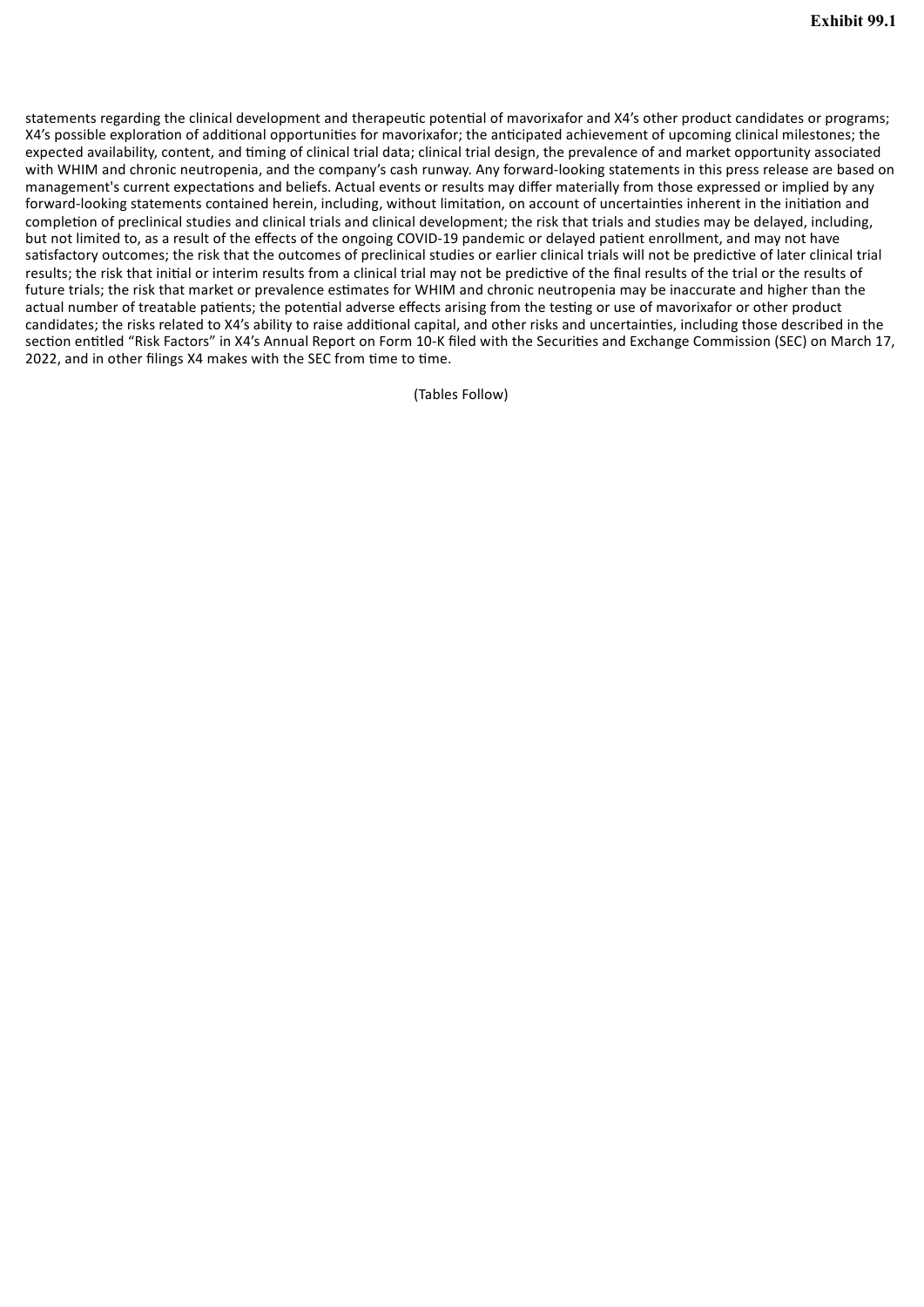#### **X4 PHARMACEUTICALS, INC. CONDENSED CONSOLIDATED STATEMENTS OF OPERATIONS (in thousands, except per share amounts) (unaudited)**

| 141164416647                                                              |           |                           |           |  |
|---------------------------------------------------------------------------|-----------|---------------------------|-----------|--|
|                                                                           |           | <b>Three Months Ended</b> |           |  |
|                                                                           |           | March 31,                 |           |  |
|                                                                           | 2022      |                           | 2021      |  |
| Operating expenses:                                                       |           |                           |           |  |
| Research and development                                                  | 14,113    |                           | 12,104    |  |
| Selling, general and administrative                                       | 7,664     |                           | 5,832     |  |
| Gain on sale of non-financial asset                                       |           | (509)                     |           |  |
| Total operating expenses                                                  | 21,268    |                           | 17,936    |  |
| Loss from operations                                                      | (21, 268) |                           | (17, 936) |  |
| Other expense, net                                                        |           | (674)                     | (734)     |  |
| Loss before provision for income taxes                                    | (21, 942) |                           | (18, 670) |  |
| Provision for income taxes                                                |           | 23                        | 6         |  |
| Net loss                                                                  | (21, 965) |                           | (18, 676) |  |
| Deemed dividend due to Class B warrant price reset                        | (2,259)   |                           | (8, 239)  |  |
| Net loss attributable to common stockholders                              | (24, 224) |                           | (26, 915) |  |
| Net loss per share attributable to common stockholders- basic and diluted |           | (0.72)                    | (1.30)    |  |
| Weighted average common shares outstanding-basic and diluted              | 33,737    |                           | 20,751    |  |

#### **X4 PHARMACEUTICALS, INC. CONDENSED CONSOLIDATED STATEMENTS OF CASH FLOWS (in thousands) (unaudited)**

|                                                                            | Three months ended March 31, |           |  |           |
|----------------------------------------------------------------------------|------------------------------|-----------|--|-----------|
|                                                                            | 2022                         |           |  | 2021      |
| Net loss                                                                   |                              | (21, 965) |  | (18, 676) |
| Adjustments to reconcile net loss to net cash used in operating activities |                              | 2,036     |  | 1,955     |
| Changes in operating assets and liabilities                                |                              | (300)     |  | (1, 723)  |
| Net cash used in operating activities                                      |                              | (20, 229) |  | (18, 444) |
| Net cash used in investing activities                                      |                              | (22)      |  | (496)     |
| Net cash provided by financing activities                                  |                              | 4,956     |  | 55,041    |
| Impact of foreign exchange on cash, cash equivalents and restricted cash   |                              | (69)      |  | (143)     |
| Net (decrease) increase in cash, cash equivalents and restricted cash      |                              | (15, 364) |  | 35,958    |
| Cash, cash equivalents and restricted cash at beginning of period          |                              | 83,108    |  | 80,702    |
| Cash, cash equivalents and restricted cash at end of period                |                              | 67,744    |  | 116,660   |